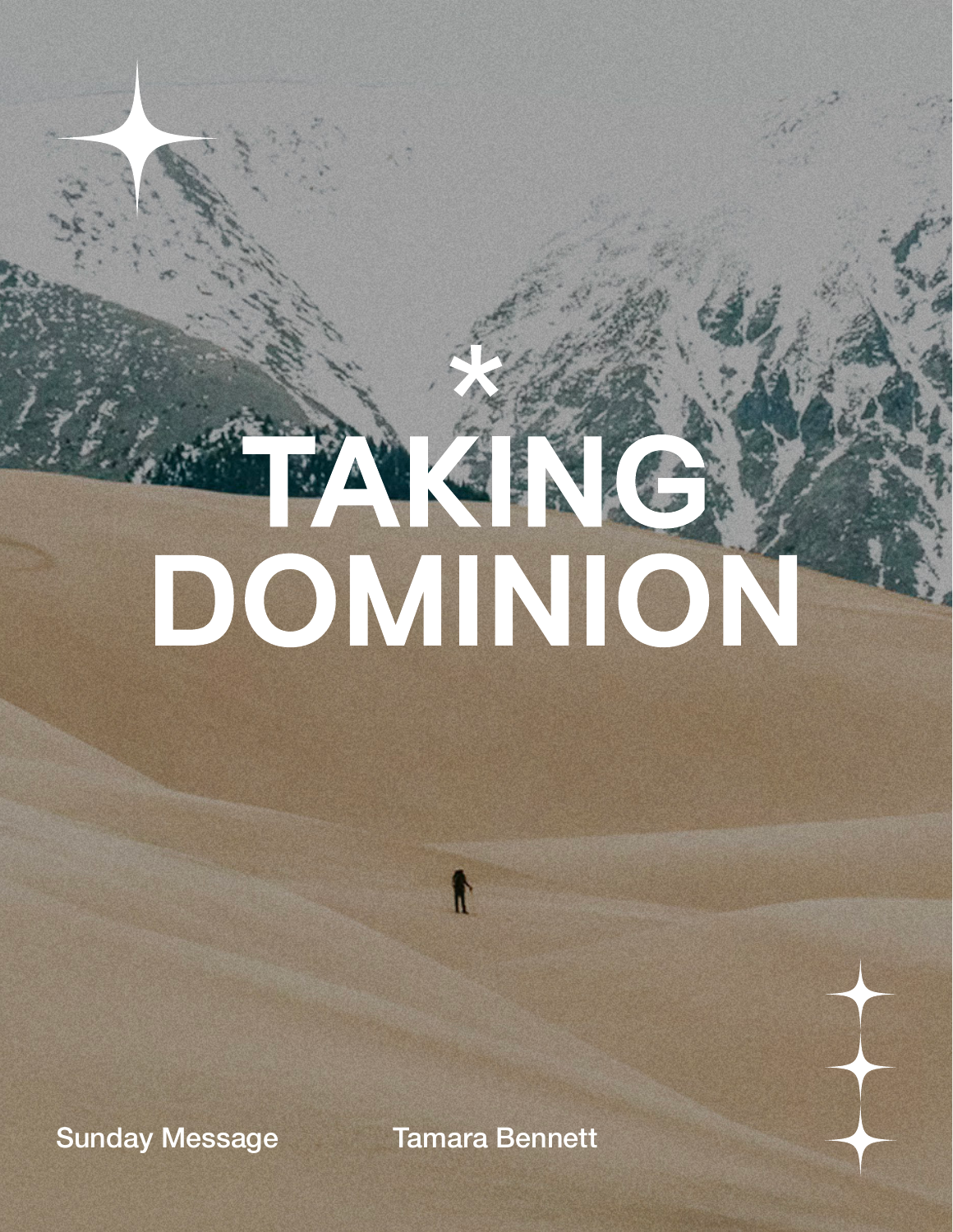# Teaching<br>Text:

# **(NKJV) Genesis 1:26-31**

Then God said, "Let Us make man in Our image, according to Our likeness; let them have dominion over the fish of the sea, over the birds of the air, and over the cattle, over [a]all the earth and over every creeping thing that creeps on the earth."

So God created man in His own image; in the image of God He created him; male and female He created them.

Then God blessed them, and God said to them, "Be fruitful and multiply; fill the earth and subdue it; have dominion over the fish of the sea, over the birds of the air, and over every living thing that [b]moves on the earth."

And God said, "See, I have given you every herb that yields seed which is on the face of all the earth, and every tree whose fruit yields seed; to you it shall be for food.

Also, to every beast of the earth, to every bird of the air, and to everything that creeps on the earth, in which there is life, I have given every green herb for food"; and it was so.

Then God saw everything that He had made, and indeed it was very good. So the evening and the morning were the sixth day.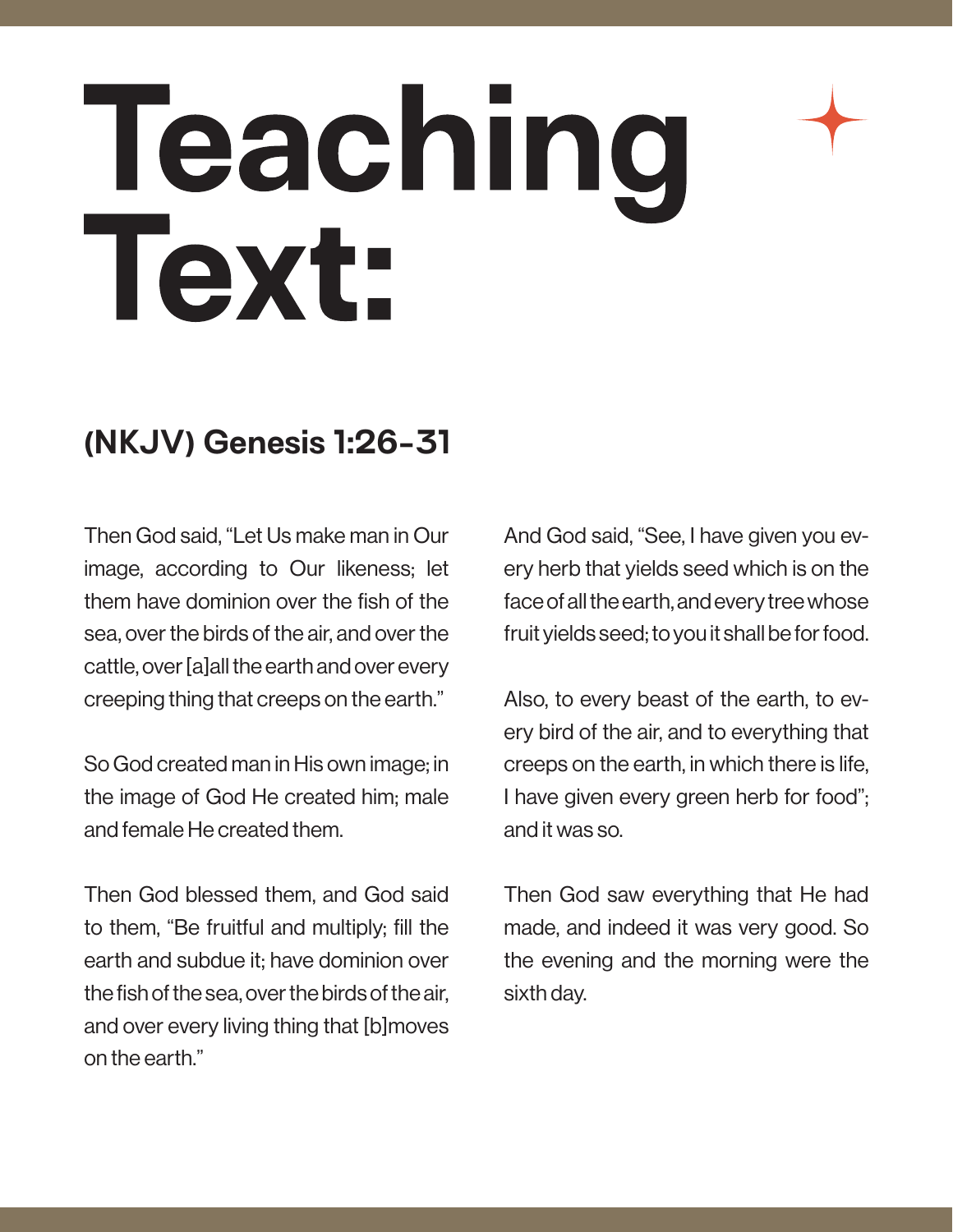

This week we welcomed special guest Pastor Tamara Bennett. She is the senior pastor of This Is Pentecost (TIP) church in Sacramento. Tamara brought a powerful and timely word addressing the importance of taking the dominion that we have been entrusted with since the beginning of Creation.

The COVID pandemic, and 2020 as a whole, exposed things in our lives and revealed what we have put our faith in. Not a single one of us (regardless of culture or background) was immune from the challenges that were brought forth by a very unique year. As a result, we are all now in a season of reset, reboot and rebirth.

We are in an open season of His glory and power. This next wave of His power will bring us into the next level of His authority. As men and women of God we were created with dominion over the land and its inhabitants. That is our intended purpose. We often over-complicate things but the Bible is clear on what God's intent is for our lives.

God chose us to be His people to govern His land. That is our life's purpose. Everything

about each one of us is deemed "good" by our Creator. But it is up to us to know how He has wired us and what unique gifts He has given us.

God's original purpose was for each of us to have dominion and authority. Sin entered into the world and changed our original purpose. Sin opened up the opportunity for us to choose evil over good. God never wanted that for us; He only wanted us to know His good.

Once we begin to truly comprehend our own power and authority, things will begin to change. The major shift that needs to take place is that as children of God we need to own our redemptive power. We can no longer give Satan the power to define who we are or tell us what we lack. We must know Jesus for ourselves and know the true power that has been given to us. Simply put, we must let Jesus use our life for His glory.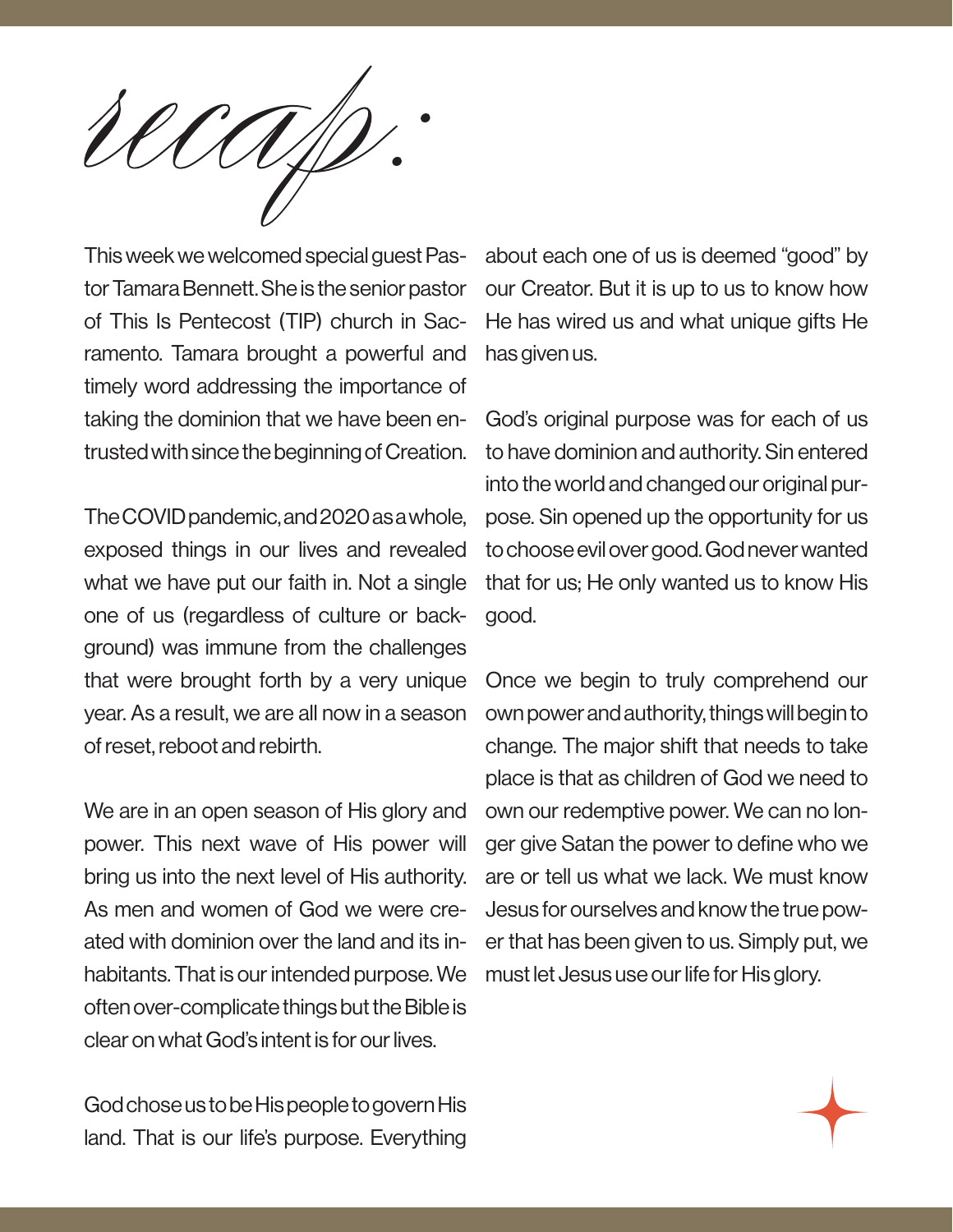# **Discussion Guide** Emotional Health Check In:

Take a few minutes to do an emotional health check in with your Life on LIfe group, creating space for each person to answer the question below:

### What is one thing you are looking forward to for the remainder of 2021?

If the need arises, spend a few minutes praying for one another, asking God to meet needs and help each person carry what feels heavy right now.

## **ENGAGE**

What did 2020 expose in your life? What sort of things came to the surface?

Describe your season of reset, reboot and regrowth.

In what specific arenas has God given you dominion and authority? Do you believe you are walking in that authority?

Are you defining your life by an old story or narrative? What keeps you stuck living in the past?

# **ENCOUNTER**

Spend a few minutes in stillness and quiet (you may want to play soaking music) in your group and ask the Holy Spirit the following question:

Holy Spirit, are there any areas where I have allowed sin to define my purpose? Please show me those areas now. What is your truth regarding my identity and your plan for my life?

If time permits, allow those who want to, to share what God spoke to them during the encounter time.

## **EQUIP**

Take some time this week to journal and seek God's direction. Look at the areas of your life and pay attention to any areas in which you are not walking in your authority. Ask yourself if you are living powerless in any area and what may be preventing you from taking dominion. Take note of what He reveals.